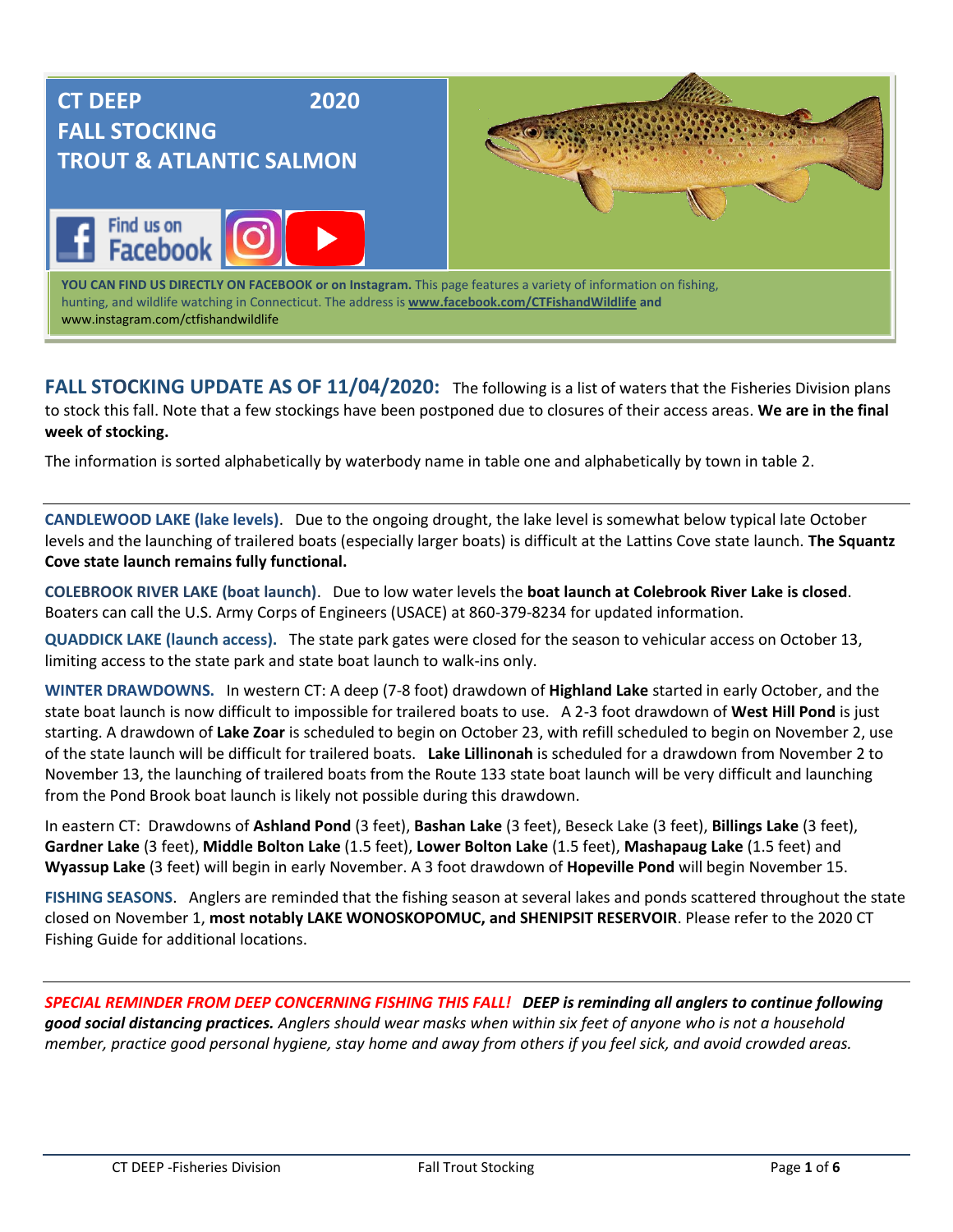## *Tame a Tiger get a FREE t-shirt*

*[RETURN of the TIGER TROUT:](https://portal.ct.gov/DEEP/Fishing/Return-of-the-Tiger-Trout) this fall over 3,000 Tiger Trout are being stocked. The first 500 people who complete our [Google Form](https://docs.google.com/forms/u/2/d/e/1FAIpQLScpG86mE4o77iKf9Hlr_Xvegu4HDOumNrsVptDPHAb_AzY7Vw/viewform?usp=sf_link) and submit their photo of a Tiger Trout will get a free t-shirt (sizes are limited in number and are first come first serve)*

## Anglers should also check out our **[Interactive Stocking map](https://ctdeep.maps.arcgis.com/apps/webappviewer/index.html?id=70d13bc033854b89a87c04b1d11b1a43)**

Management type abbreviations: **TMA [= Trout Management Area;](https://portal.ct.gov/DEEP/Fishing/Fisheries-Management/Trout-Management-Areas) TML = [Trout Management Lake;](https://portal.ct.gov/DEEP/Fishing/Fisheries-Management/Trout-Management-Lakes) TTA [= Trophy Trout](https://portal.ct.gov/DEEP/Fishing/Fisheries-Management/Trophy-Trout-Areas)  [Area;](https://portal.ct.gov/DEEP/Fishing/Fisheries-Management/Trophy-Trout-Areas) [Trout Park;](https://portal.ct.gov/DEEP/Fishing/General-Information/Trout-Parks) WTMA [= Wild Trout Management Area](https://portal.ct.gov/DEEP/Fishing/Fisheries-Management/Wild-Trout-Management-Areas)**

## **Table 1: Sorted by Waterbody Name**

| <b>Waterbody - Management type</b><br>(Alphabetically) | Town(s)                           | <b>Stocked</b>     | <b>Notes</b>                                      |
|--------------------------------------------------------|-----------------------------------|--------------------|---------------------------------------------------|
| Amos Lake - TML                                        | Preston                           | 10/14; 9/23        |                                                   |
| Angus Park Pond                                        | Glastonbury                       | 10/7               |                                                   |
| <b>Beach Pond</b>                                      | Voluntown                         | 10/14; 9/23        |                                                   |
| <b>Bigelow Pond</b>                                    | Union                             | 10/16; 9/24        |                                                   |
| <b>Black Pond</b>                                      | Middlefield, Meriden              | 10/14; 10/7        |                                                   |
| <b>Black Pond</b>                                      | Woodstock                         | 10/22              |                                                   |
| <b>Black Rock Pond- Trout Park</b>                     | Watertown                         | 10/27; 10/19; 10/5 |                                                   |
| Blackberry River-WTMA class 3                          | Canaan, Norfolk                   | 10/22              |                                                   |
| Cedar Lake                                             | Chester                           | 10/20; 10/6        |                                                   |
| Colony Park Pond                                       | Ansonia                           | 10/13              |                                                   |
| Congamond Lakes                                        | Suffield                          | 10/5               |                                                   |
| Coventry Lake (Wangumbaug Lake)                        | Coventry                          | 10/21; 10/5        |                                                   |
| Crystal Lake - TML                                     | Ellington                         | 10/16; 9/22, 10/5  | Atlantic Salmon<br>(9/22); Trout (10/16;<br>10/5) |
| Day Pond                                               | Colchester                        | 10/20; 10/14; 9/23 |                                                   |
| East Aspetuck River - WTMA Class 3                     | New Milford, New<br>Preston       | 10/23              |                                                   |
| East Twin Lake - TML                                   | Salisbury                         | 10/16; 10/7        |                                                   |
| Farmington River (Lower Collinsville to<br>RT 177)     | Avon, Canton, Unionville          | 9/2                |                                                   |
| Farmington River (RT 177 to RT 4)                      | Avon, Canton, Unionville          | 9/21               |                                                   |
| Farmington River (W Br. TMA to Lower<br>Collinsville)  | New Hartford, Canton              | 9/21               |                                                   |
| Gardner Lake                                           | Salem, Bozrah                     | 10/16; 10/6        |                                                   |
| <b>Great Hollow Pond - Trout Park</b>                  | Monroe                            | 11/4; 10/20; 10/13 |                                                   |
| <b>Hammonasset River</b>                               | Clinton, Madison,<br>Killingworth | 10/20              |                                                   |
| Hammonasset River - TMA                                | Madison, Killingworth             | 11/3; 10/20        |                                                   |
| Highland Lake - TML                                    | Winchester                        | 10/22; 10/5        |                                                   |
| Hockanum River - TMA                                   | Manchester                        | 11/4; 10/21        |                                                   |
| Housatonic River (Bull's Bridge TMA)                   | Kent, Sherman, New<br>Milford     | 9/24               |                                                   |
| Housatonic River (Upper TMA)                           | Cornwall, Sharon                  | 9/23               |                                                   |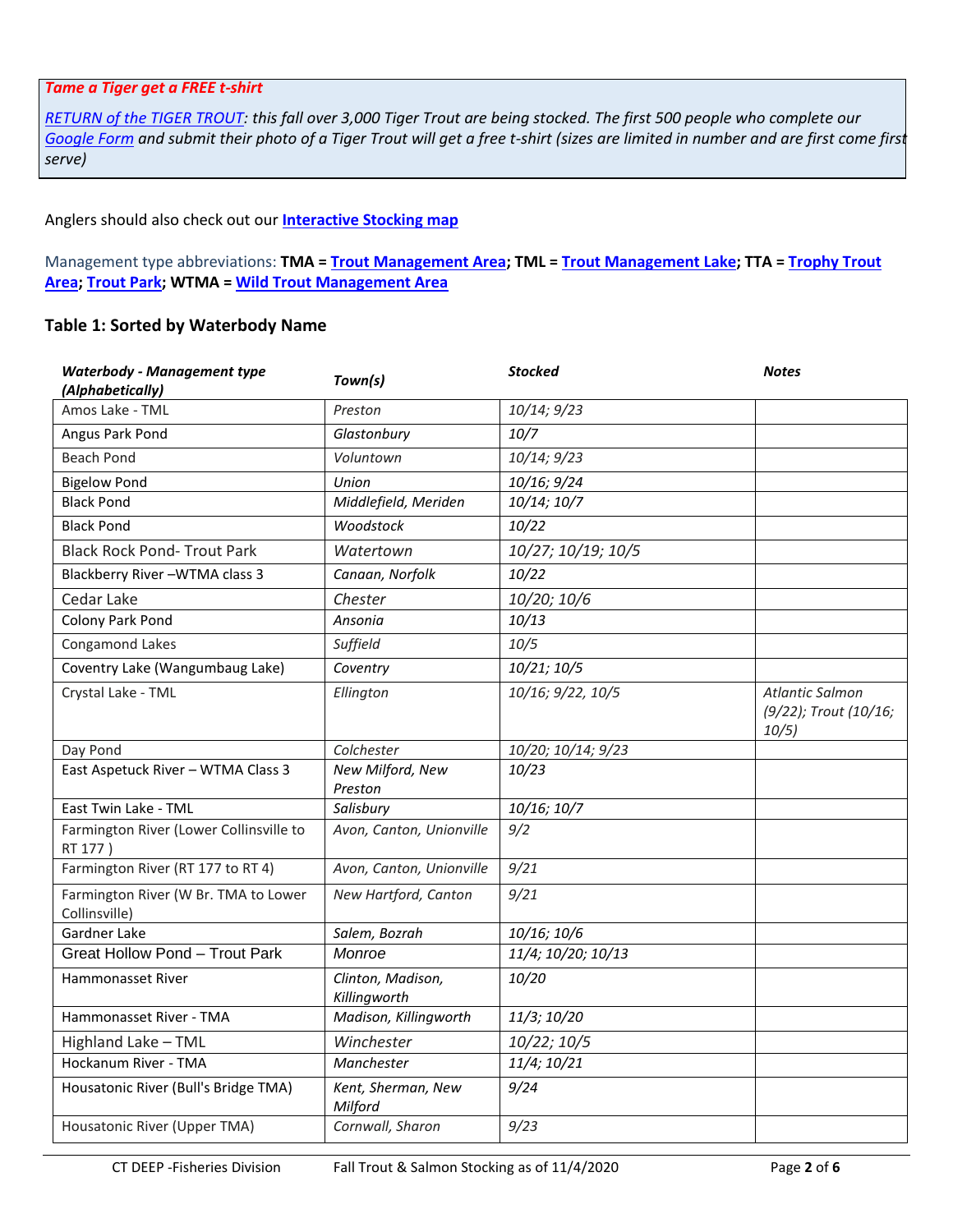| <b>Waterbody - Management type</b>                | Town(s)                       | <b>Stocked</b>                     | <b>Notes</b>                                        |
|---------------------------------------------------|-------------------------------|------------------------------------|-----------------------------------------------------|
| (Alphabetically)                                  |                               |                                    |                                                     |
| Long Pond                                         | N. Stonington, Ledyard        | 10/14; 9/23                        |                                                     |
| Mashapaug Lake<br>Mianus River - TMA              | Union<br>Greenwich, Stamford  | 10/16; 9/24<br>11/4; 10/20         |                                                     |
| Mill River (Sleeping Giant State Park)            | Hamden                        | 11/3; 10/14                        |                                                     |
| Mill River - TMA                                  | Fairfield                     | Postponed indefinitely due to park |                                                     |
|                                                   |                               | closure to public                  |                                                     |
| Mohawk Pond                                       | Cornwall, Goshen              | 10/23                              |                                                     |
| Mohegan Park Pond - Trout Park                    | Norwich                       | 10/27; 10/20; 10/7                 |                                                     |
| Moosup River - TMA                                | Plainfield                    | 10/19                              |                                                     |
| Mount Tom Pond                                    | Litchfield - Washington       | 10/16; 10/5; 9/21                  | Atlantic Salmon<br>(9/21); Trout (10/16;<br>10/5)   |
| Natchaug River - TTA                              | Eastford, Chaplin,<br>Windham | 10/19                              |                                                     |
| Natchaug River- Trout Park                        | Eastford                      | 11/3; 10/19                        |                                                     |
| Naugatuck River (Lower)                           | Waterbury - Beacon Falls      | 11/4; 10/22; 10/19                 | Trout 10/22; Atlantic<br>salmon 11/4; 10/19         |
| Naugatuck River - TMA                             | Harwinton, Litchfield         | 11/4; 11/2; 10/19                  | Atlantic salmon 11/4,<br>10/19 and Trout on<br>11/2 |
| Pequabuck River (RTS 229-177)                     | <b>Bristol</b>                | 11/4; 10/22                        |                                                     |
| Pequonnock River (Trumbull Basin) -<br><b>TTA</b> | Trumbull                      | 10/20                              |                                                     |
| Pickett's Pond                                    | Derby                         | 10/13                              |                                                     |
| Pomperaug River - TTA                             | Woodbury, Southbury           | 10/19                              |                                                     |
| Quinebaug Pond (Wauregan Reservoir)               | Killingly                     | 10/15; 9/24                        |                                                     |
| Quonnipaug Lake -TML                              | Guilford                      | 10/20; 10/6                        |                                                     |
| <b>Roaring Brook</b>                              | Glastonbury                   |                                    | Postponed due to<br>dam repair work                 |
| Rogers Lake - TML                                 | Lyme, Old Lyme                | 10/16; 10/6                        |                                                     |
| Roseland Lake                                     | Woodstock                     | 10/9                               |                                                     |
| East Branch Salmon Brook                          | Granby, East Granby           | 10/15                              |                                                     |
| Salmon River - TTA                                | Colchester, East<br>Hampton   | 10/21                              |                                                     |
| Salmon River-TMA                                  | Colchester                    | 10/21                              |                                                     |
| Saugatuck River TMA                               | Westport                      | 11/4; 10/20                        |                                                     |
| Scantic River (lower)                             | East Windsor                  | 10/14                              |                                                     |
| Scantic River (upper)                             | Somers, Enfield               | 10/14                              |                                                     |
| Schreeder Pond - Trout Park                       | Killingworth                  | 10/27; 10/16; 10/8                 |                                                     |
| Scoville Reservoir                                | Wolcott                       | 10/7                               |                                                     |
| Shetucket River - TTA                             | Windham, Scotland,<br>Sprague | 11/2; 10/20                        | Atlantic salmon<br>11/2; 10/20. Trout<br>11/2       |
| Squantz Pond - TML                                | New Fairfield, Sherman        | 10/23; 10/13                       |                                                     |
| <b>Stillwater Pond</b>                            | Torrington                    | 10/23; 10/5                        |                                                     |
| Stratton Brook Park Pond - Trout Park             | Simsbury                      | 11/2; 10/15                        |                                                     |
| Tenmile River, Bull's Bridge-TMA                  | Kent, Sherman                 | 9/24                               |                                                     |
|                                                   |                               |                                    |                                                     |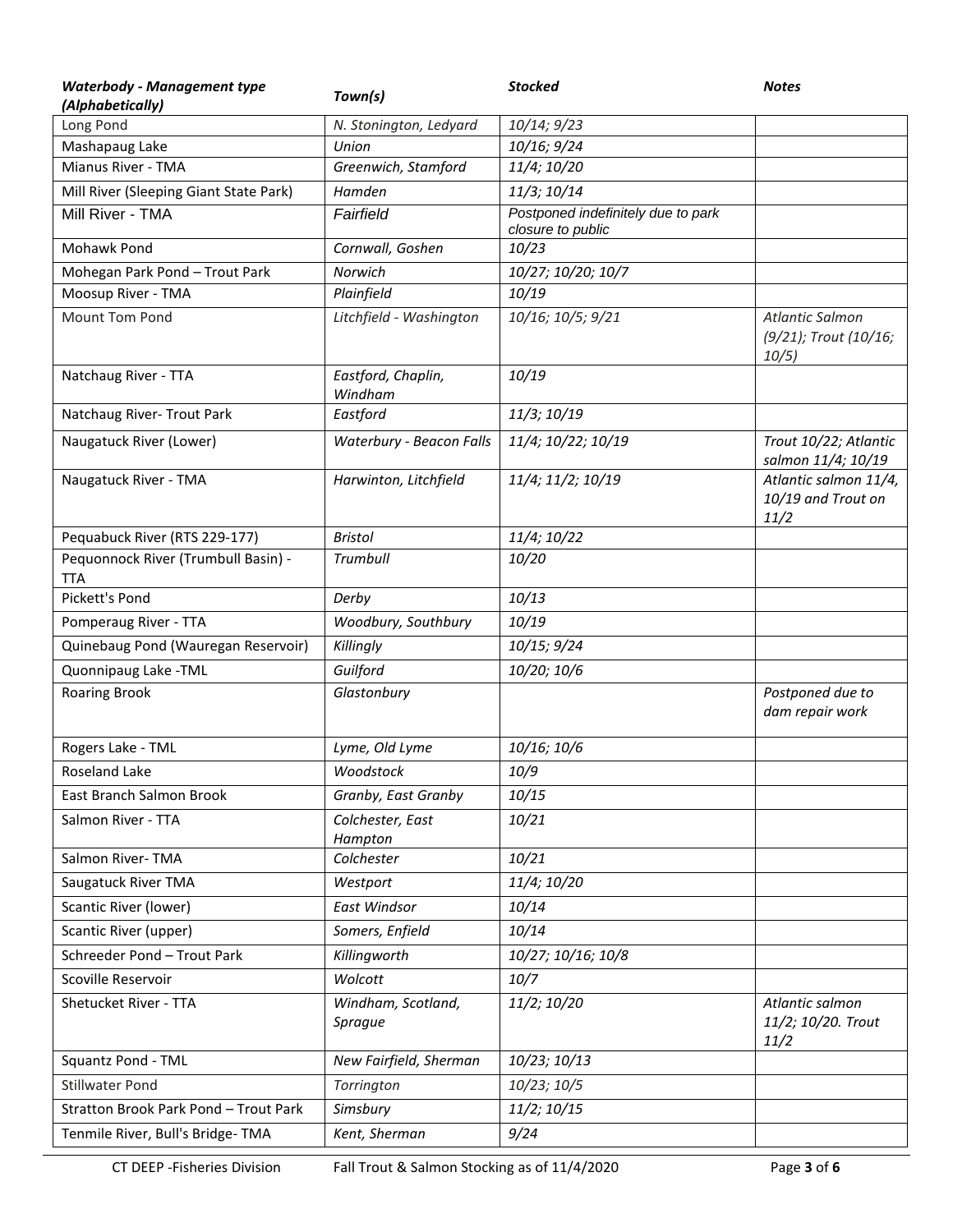| <b>Waterbody - Management type</b><br>(Alphabetically) | Town(s)                      | <b>Stocked</b>     | <b>Notes</b> |
|--------------------------------------------------------|------------------------------|--------------------|--------------|
| <b>Tyler Pond</b>                                      | Goshen                       | 10/23; 10/7        |              |
| Valley Falls Park Pond - Trout Park                    | Vernon                       | 10/21; 10/14; 9/23 |              |
| West Hill Pond - TML                                   | Barkhamsted, New<br>Hartford | 10/16; 10/9        |              |
| West Side Pond                                         | Goshen                       | 10/22; 10/7        |              |
| Wharton Brook Pond - Trout Park                        | Wallingford                  | 10/27; 10/20; 10/8 |              |
| <b>Willimantic River - TMA</b>                         | Tolland, Willington          | 11/3; 10/15        |              |
| Wononskopomuc Lake                                     | Salisbury                    | 10/7               |              |
| Yantic River-TMA                                       | Bozrah                       | 11/2; 10/19        |              |

## **Table 2: SORTED BY TOWN**

| <b>Waterbody - Management type</b>                 | Town(s) (Alphabetically)          | <b>Stocked</b>                                          | <b>Notes</b>                                      |
|----------------------------------------------------|-----------------------------------|---------------------------------------------------------|---------------------------------------------------|
| Colony Park Pond                                   | Ansonia                           | 10/13                                                   |                                                   |
| Farmington River (Lower Collinsville to<br>RT 177) | Avon, Canton, Unionville          | 9/2                                                     |                                                   |
| Farmington River (RT 177 to RT 4)                  | Avon, Canton, Unionville          | 9/21                                                    |                                                   |
| West Hill Pond - TML                               | Barkhamsted, New<br>Hartford      | 10/16; 10/9                                             |                                                   |
| Yantic River-TMA                                   | <b>Bozrah</b>                     | 11/2; 10/19                                             |                                                   |
| Pequabuck River (RTS 229-177)                      | <b>Bristol</b>                    | 11/4; 10/22                                             |                                                   |
| Blackberry River-WTMA class 3                      | Canaan, Norfolk                   | 10/22                                                   |                                                   |
| Cedar Lake                                         | Chester                           | 10/20; 10/6                                             |                                                   |
| <b>Hammonasset River</b>                           | Clinton, Madison,<br>Killingworth | 10/20                                                   |                                                   |
| Day Pond                                           | Colchester                        | 10/20; 10/14; 9/23                                      |                                                   |
| Salmon River-TMA                                   | Colchester                        | 10/21                                                   |                                                   |
| Salmon River - TTA                                 | Colchester, East<br>Hampton       | 10/21                                                   |                                                   |
| Mohawk Pond                                        | Cornwall, Goshen                  | 10/23                                                   |                                                   |
| Housatonic River (Upper TMA)                       | Cornwall, Sharon                  | 9/23                                                    |                                                   |
| Coventry Lake (Wangumbaug Lake)                    | Coventry                          | 10/21; 10/5                                             |                                                   |
| Pickett's Pond                                     | Derby                             | 10/13                                                   |                                                   |
| Scantic River (lower)                              | <b>East Windsor</b>               | 10/14                                                   |                                                   |
| Natchaug River- Trout Park                         | Eastford                          | 11/3; 10/19                                             |                                                   |
| Natchaug River - TTA                               | Eastford, Chaplin,<br>Windham     | 10/19                                                   |                                                   |
| Crystal Lake - TML                                 | Ellington                         | 10/16; 10/5; 9/22                                       | Atlantic Salmon<br>(9/22); Trout (10/16;<br>10/5) |
| Mill River - TMA                                   | Fairfield                         | Postponed indefinitely due to park<br>closure to public |                                                   |
| Angus Park Pond                                    | Glastonbury                       | 10/7                                                    |                                                   |
| <b>Roaring Brook</b>                               | Glastonbury                       |                                                         | Postponed due to<br>dam repair work               |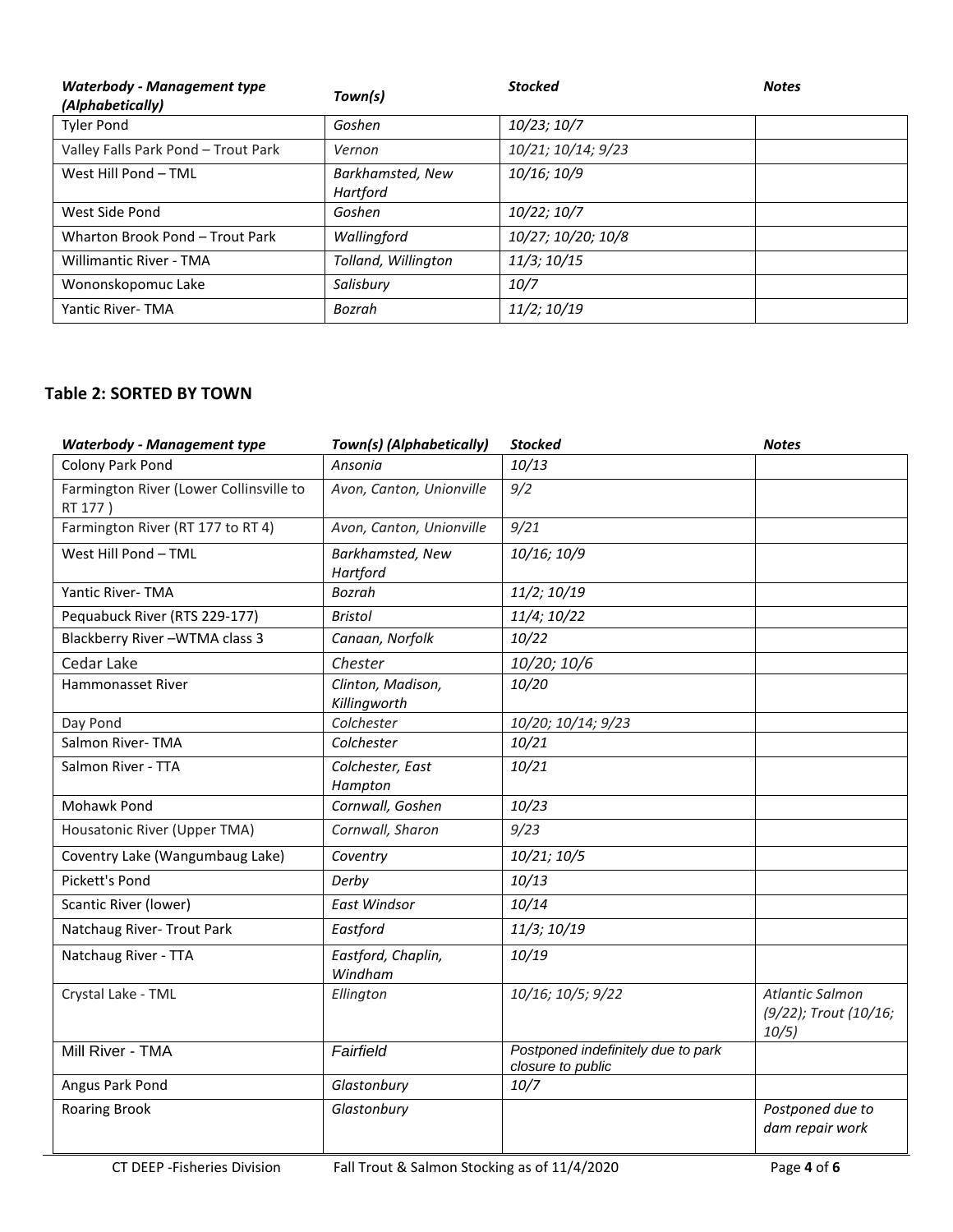| <b>Waterbody - Management type</b>                    | Town(s) (Alphabetically)      | <b>Stocked</b>     | <b>Notes</b>                                             |
|-------------------------------------------------------|-------------------------------|--------------------|----------------------------------------------------------|
| <b>Tyler Pond</b>                                     | Goshen                        | 10/23; 10/7        |                                                          |
| West Side Pond                                        | Goshen                        | 10/22; 10/7        |                                                          |
| East Branch Salmon Brook                              | Granby, East Granby           | 10/15              |                                                          |
| Mianus River - TMA                                    | Greenwich, Stamford           | 11/4; 10/20        |                                                          |
| Quonnipaug Lake - TML                                 | Guilford                      | 10/20; 10/6        |                                                          |
| Mill River (Sleeping Giant State Park)                | Hamden                        | 11/3; 10/14        |                                                          |
| Naugatuck River - TMA                                 | Harwinton, Litchfield         | 11/4; 11/2; 10/19  | Atlantic salmon<br>11/4; 10/19. Trout<br>on 11/2         |
| Tenmile River, Bull's Bridge-TMA                      | Kent, Sherman                 | 9/24               |                                                          |
| Housatonic River (Bull's Bridge TMA)                  | Kent, Sherman, New<br>Milford | 9/24               |                                                          |
| Quinebaug Pond (Wauregan Reservoir)                   | Killingly                     | 10/15; 9/24        |                                                          |
| Schreeder Pond - Trout Park                           | Killingworth                  | 10/27; 10/16; 10/8 |                                                          |
| <b>Mount Tom Pond</b>                                 | Litchfield - Washington       | 10/16; 10/5; 9/21  | <b>Atlantic Salmon</b><br>(9/21); Trout (10/16;<br>10/5) |
| Rogers Lake - TML                                     | Lyme, Old Lyme                | 10/16; 10/6        |                                                          |
| Hammonasset River - TMA                               | Madison, Killingworth         | 11/3; 10/20        |                                                          |
| Hockanum River - TMA                                  | Manchester                    | 11/4; 10/21        |                                                          |
| <b>Black Pond</b>                                     | Middlefield, Meriden          | 10/14; 10/7        |                                                          |
| <b>Great Hollow Pond - Trout Park</b>                 | Monroe                        | 11/4; 10/20; 10/13 |                                                          |
| Long Pond                                             | N. Stonington, Ledyard        | 10/14; 9/23        |                                                          |
| Squantz Pond - TML                                    | New Fairfield, Sherman        | 10/23; 10/13       |                                                          |
| Farmington River (W Br. TMA to Lower<br>Collinsville) | New Hartford, Canton          | 9/21               |                                                          |
| East Aspetuck River - WTMA Class 3                    | New Milford, New<br>Preston   | 10/23              |                                                          |
| Mohegan Park Pond - Trout Park                        | Norwich                       | 10/27; 10/20; 10/7 |                                                          |
| Moosup River - TMA                                    | Plainfield                    | 10/19              |                                                          |
| Amos Lake - TML                                       | Preston                       | 10/14; 9/23        |                                                          |
| Gardner Lake                                          | Salem, Bozrah                 | 10/16; 10/6        |                                                          |
| East Twin Lake - TML                                  | Salisbury                     | 10/7               |                                                          |
| Wononskopomuc Lake                                    | Salisbury                     | 10/7               |                                                          |
| Stratton Brook Park Pond - Trout Park                 | Simsbury                      | 11/2; 10/15        |                                                          |
| Scantic River (upper)                                 | Somers, Enfield               | 10/14              |                                                          |
| Congamond Lakes                                       | Suffield                      | 10/5               |                                                          |
| <b>Willimantic River - TMA</b>                        | Tolland, Willington           | 11/3; 10/15        |                                                          |
| <b>Stillwater Pond</b>                                | Torrington                    | 10/23; 10/5        |                                                          |
| Pequonnock River (Trumbull Basin) -<br><b>TTA</b>     | Trumbull                      | 10/20              |                                                          |
| <b>Bigelow Pond</b>                                   | Union                         | 10/16; 9/24        |                                                          |
| Mashapaug Lake                                        | Union                         | 10/16; 9/24        |                                                          |
| Valley Falls Park Pond - Trout Park                   | Vernon                        | 10/21; 10/14; 9/23 |                                                          |
| <b>Beach Pond</b>                                     | Voluntown                     | 10/14; 9/23        |                                                          |
| Wharton Brook Pond - Trout Park                       | Wallingford                   | 10/27; 10/20; 10/8 |                                                          |